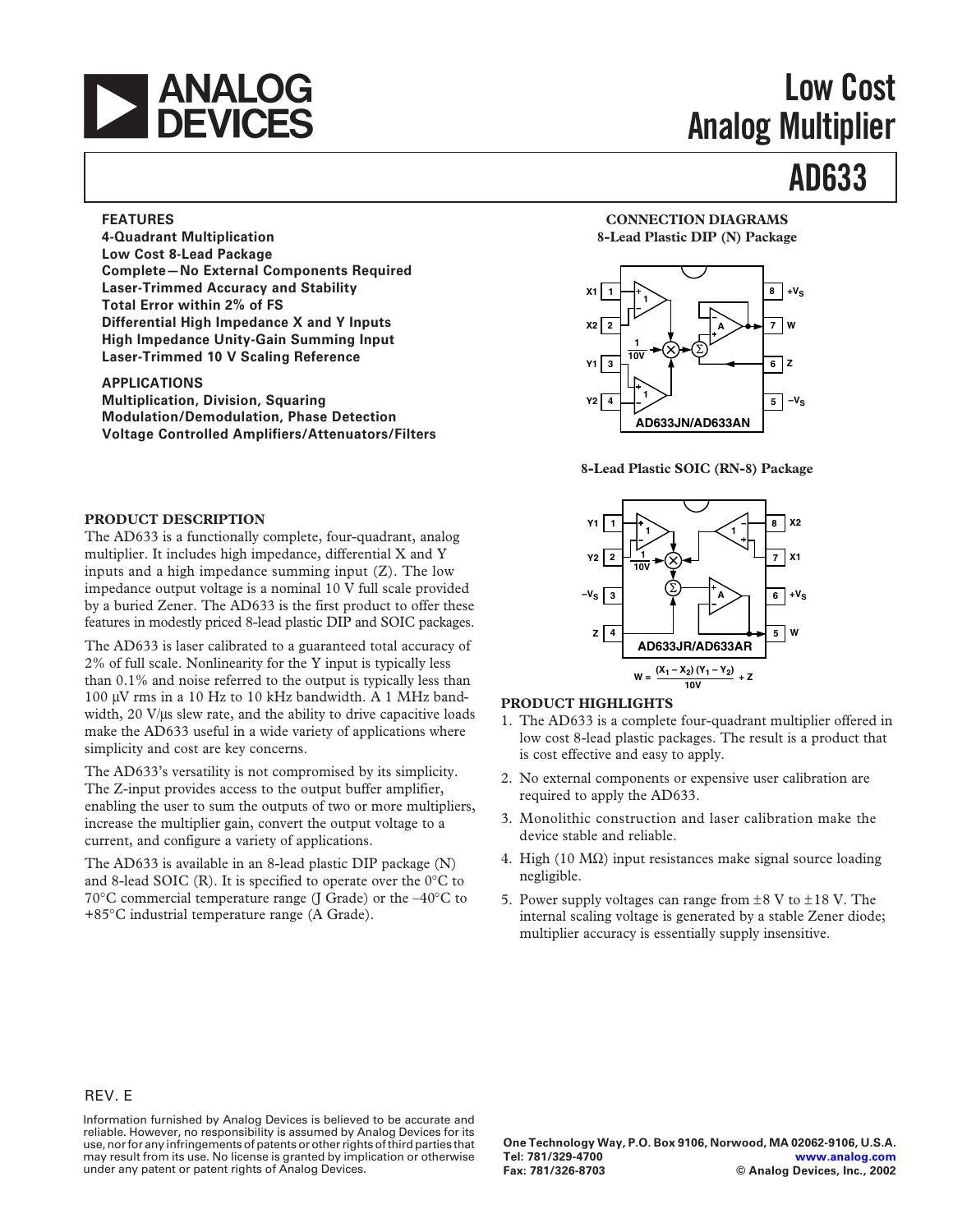# **AD633–SPECIFICATIONS (TA = 25C, VS =** -**15 V, RL** ≥ **2 k)**

| Model                                                                                                                                                                                                              |                                                                                                                                                                                                                          |                  | AD633J, AD633A                                                                             |                                                 |                                                                                                                                    |
|--------------------------------------------------------------------------------------------------------------------------------------------------------------------------------------------------------------------|--------------------------------------------------------------------------------------------------------------------------------------------------------------------------------------------------------------------------|------------------|--------------------------------------------------------------------------------------------|-------------------------------------------------|------------------------------------------------------------------------------------------------------------------------------------|
| <b>TRANSFER FUNCTION</b>                                                                                                                                                                                           |                                                                                                                                                                                                                          |                  | $W = \frac{(X_1 - X_2)(Y_1 - Y_2)}{Y_1 - Y_2} + Z$<br>10 V                                 |                                                 |                                                                                                                                    |
| <b>Parameter</b>                                                                                                                                                                                                   | <b>Conditions</b>                                                                                                                                                                                                        | Min              | Typ                                                                                        | <b>Max</b>                                      | Unit                                                                                                                               |
| MULTIPLIER PERFORMANCE<br><b>Total Error</b><br>$T_{MIN}$ to $T_{MAX}$<br>Scale Voltage Error<br>Supply Rejection<br>Nonlinearity, X<br>Nonlinearity, Y<br>X Feedthrough<br>Y Feedthrough<br>Output Offset Voltage | $-10 V \le X, Y \le +10 V$<br>$SF = 10.00 V Nominal$<br>$V_s = \pm 14$ V to $\pm 16$ V<br>$X = \pm 10 V, Y = +10 V$<br>$Y = \pm 10 \text{ V}, X = +10 \text{ V}$<br>Y Nulled, $X = \pm 10$ V<br>X Nulled, $Y = \pm 10$ V |                  | ±1<br>±3<br>±0.25%<br>$\pm 0.01$<br>$\pm 0.4$<br>$\pm 0.1$<br>$\pm 0.3$<br>$\pm 0.1$<br>±5 | ±2<br>±1<br>$\pm 0.4$<br>±1<br>$\pm 0.4$<br>±50 | % Full Scale<br>% Full Scale<br>% Full Scale<br>% Full Scale<br>% Full Scale<br>% Full Scale<br>% Full Scale<br>% Full Scale<br>mV |
| <b>DYNAMICS</b><br>Small Signal BW<br><b>Slew Rate</b><br>Settling Time to 1%                                                                                                                                      | $V_0 = 0.1 V$ rms<br>$V_0 = 20 V p-p$<br>$\Delta V_O = 20 V$                                                                                                                                                             |                  | $\mathbf{1}$<br>20<br>2                                                                    |                                                 | <b>MHz</b><br>$V/\mu s$<br>μs                                                                                                      |
| <b>OUTPUT NOISE</b><br><b>Spectral Density</b><br>Wideband Noise                                                                                                                                                   | $f = 10$ Hz to 5 MHz<br>$f = 10$ Hz to 10 kHz                                                                                                                                                                            |                  | 0.8<br>1<br>90                                                                             |                                                 | $\mu V / \sqrt{Hz}$<br>mV rms<br>$\mu$ V rms                                                                                       |
| <b>OUTPUT</b><br>Output Voltage Swing<br><b>Short Circuit Current</b>                                                                                                                                              | $R_L = 0 \Omega$                                                                                                                                                                                                         | ±11              | 30                                                                                         | 40                                              | V<br>mA                                                                                                                            |
| <b>INPUT AMPLIFIERS</b><br>Signal Voltage Range<br>Offset Voltage X, Y<br>CMRR X, Y<br>Bias Current X, Y, Z<br>Differential Resistance                                                                             | Differential<br>Common Mode<br>$V_{CM}$ = ±10 V, f = 50 Hz                                                                                                                                                               | ±10<br>±10<br>60 | ±5<br>80<br>0.8<br>10                                                                      | ±30<br>2.0                                      | $\mathbf{V}$<br>V<br>mV<br>dB<br>μA<br>$M\Omega$                                                                                   |
| POWER SUPPLY<br>Supply Voltage<br>Rated Performance<br><b>Operating Range</b><br><b>Supply Current</b>                                                                                                             | Ouiescent                                                                                                                                                                                                                | ±8               | ±15<br>4                                                                                   | ±18<br>6                                        | $\mathbf{V}$<br>V<br>mA                                                                                                            |

Specifications shown in **boldface** are tested on all production units at electrical test. Results from those tests are used to calculate outgoing quality levels. All min and<br>max specifications are guaranteed, although only Specifications subject to change without notice.

#### **ABSOLUTE MAXIMUM RATINGS<sup>1</sup>**

| Supply Voltage $\dots \dots \dots \dots \dots \dots \dots \dots \dots \dots \pm 18$ V |
|---------------------------------------------------------------------------------------|
|                                                                                       |
|                                                                                       |
|                                                                                       |
| Storage Temperature Range $\ldots \ldots \ldots -65^{\circ}C$ to +150 °C              |
| <b>Operating Temperature Range</b>                                                    |
|                                                                                       |
| AD633A $-40^{\circ}$ C to $+85^{\circ}$ C                                             |
| Lead Temperature Range (Soldering 60 sec)  300°C                                      |
|                                                                                       |
| ALOTTO                                                                                |

NOTES<br><sup>1</sup>Stresses above those listed under Absolute Maximum Ratings may cause permanent damage to the device. This is a stress rating only; functional operation of the device at these or any other conditions above those indicated in the operational section of this specification is not implied.<br><sup>2</sup>8-Lead Plastic DIP Package:  $\theta_{JA} = 90^{\circ}C/W$ ; 8-Lead Small Outline Package:  $\theta_{JA} =$ 

 $155^{\circ}$ C/W.<br><sup>3</sup>For supply voltages less than ±18 V, the absolute maximum input voltage is equal to the supply voltage.

#### **ORDERING GUIDE**

| Model         | Temperature<br>Range                              | Package<br>Description                                         | Package<br>Option |
|---------------|---------------------------------------------------|----------------------------------------------------------------|-------------------|
| AD633AN       | $-40^{\circ}$ C to +85 $^{\circ}$ C   Plastic DIP |                                                                | $N-8$             |
| AD633AR       | $-40^{\circ}$ C to $+85^{\circ}$ C   Plastic SOIC |                                                                | $RN-8$            |
| AD633AR-REEL  |                                                   | $-40^{\circ}$ C to +85 $^{\circ}$ C 13" Tape and Reel          | $RN-8$            |
| AD633AR-REEL7 |                                                   | $-40^{\circ}$ C to +85 $^{\circ}$ C $7^{\prime}$ Tape and Reel | $RN-8$            |
| AD633JN       | $0^{\circ}$ C to $70^{\circ}$ C                   | Plastic DIP                                                    | $N-8$             |
| AD633JR       | $0^{\circ}$ C to $70^{\circ}$ C                   | Plastic SOIC                                                   | $RN-8$            |
| AD633JR-REEL  | $0^{\circ}$ C to $70^{\circ}$ C                   | 13" Tape and Reel                                              | $RN-8$            |
| AD633JR-REEL7 | $0^{\circ}$ C to $70^{\circ}$ C                   | 7" Tape and Reel                                               | $RN-8$            |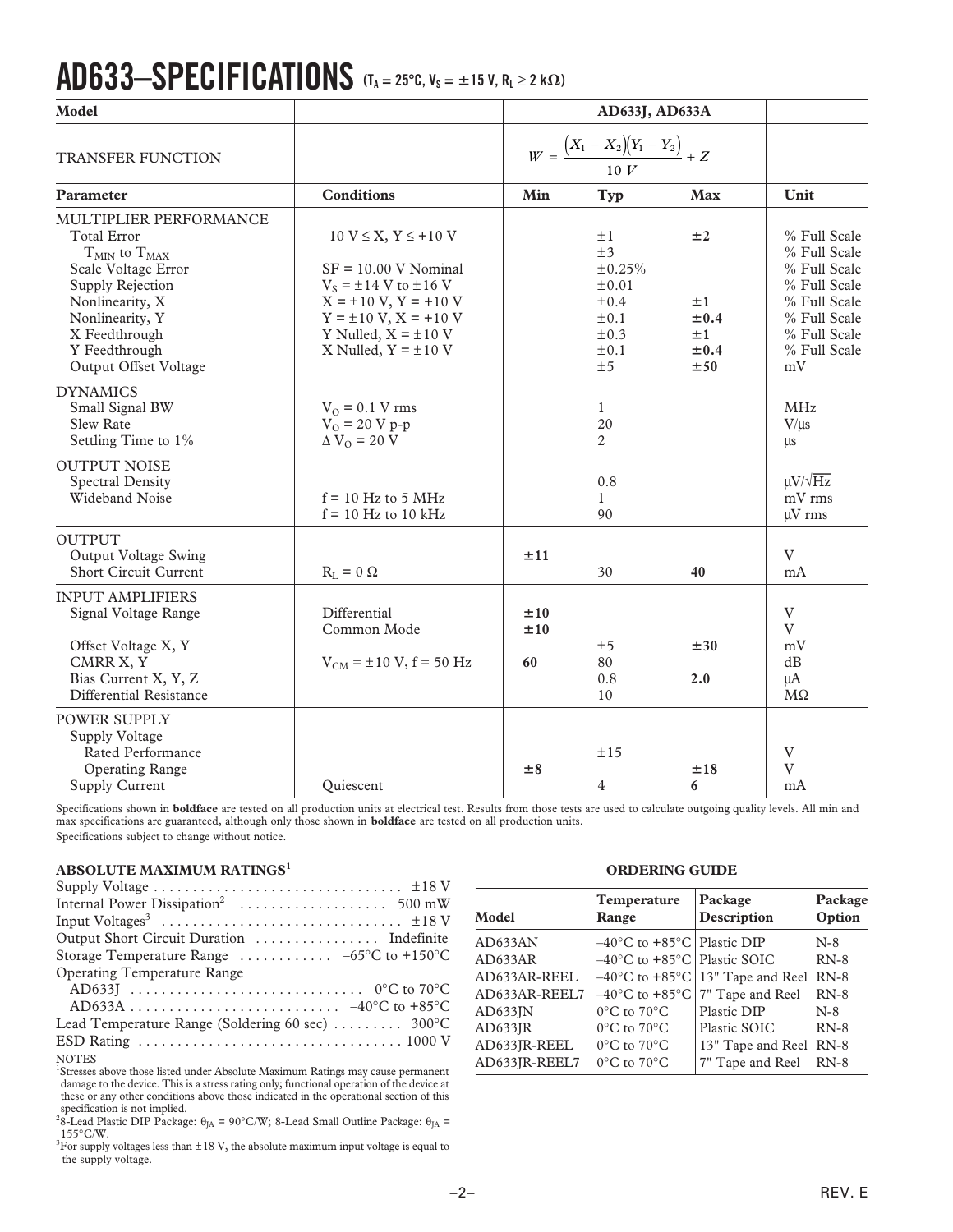## **AD633 Typical Performance Characteristics–**



TPC 1. Frequency Response



TPC 2. Input Bias Current vs. Temperature (X, Y, or Z Inputs)



TPC 3. Input and Output Signal Ranges vs. Supply Voltages



TPC 4. CMRR vs. Frequency



TPC 5. Noise Spectral Density vs. Frequency



TPC 6. AC Feedthrough vs. Frequency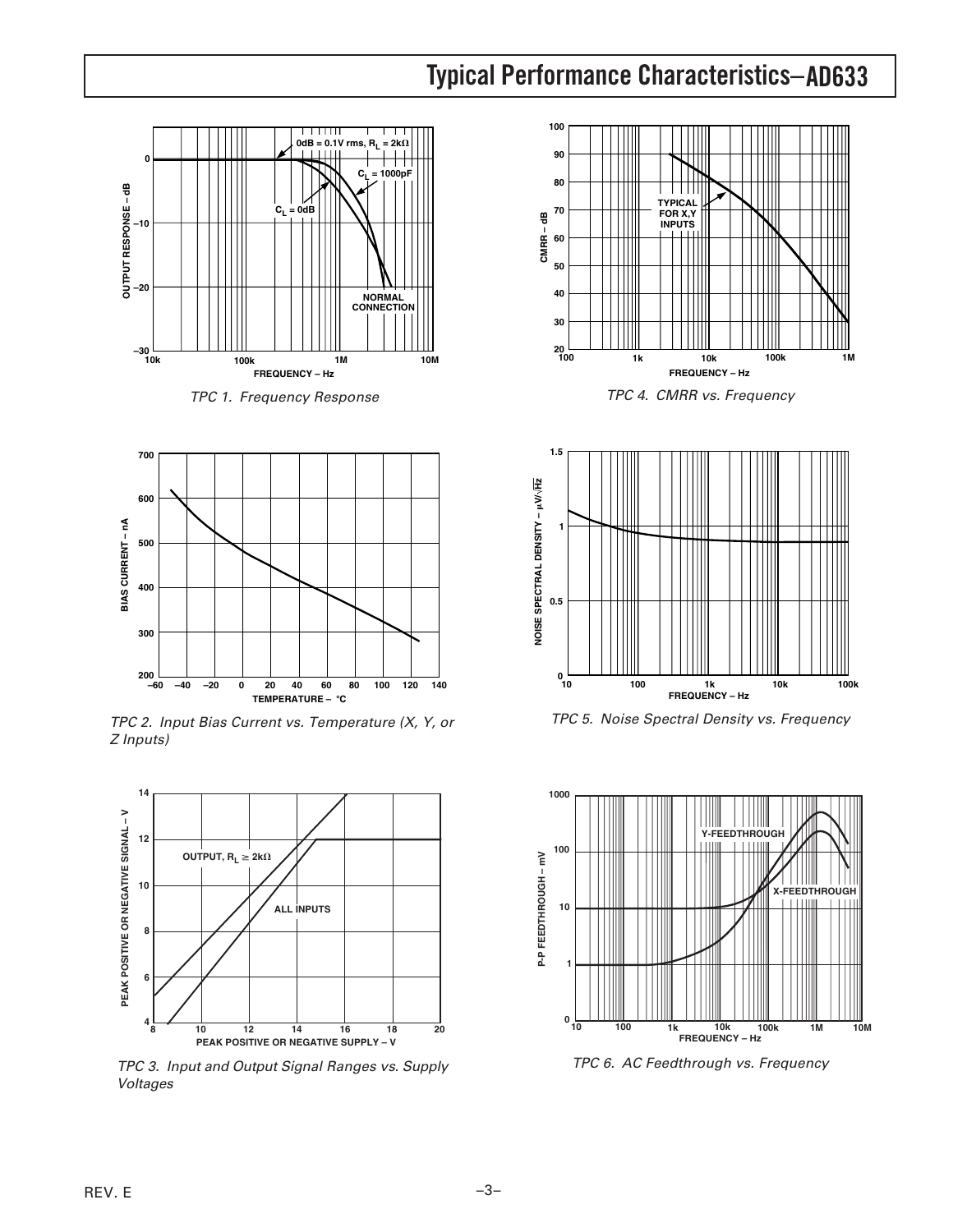### **AD633**

#### **FUNCTIONAL DESCRIPTION**

The AD633 is a low cost multiplier comprising a translinear core, a buried Zener reference, and a unity gain connected output amplifier with an accessible summing node. Figure 1 shows the functional block diagram. The differential X and Y inputs are converted to differential currents by voltage-to-current converters. The product of these currents is generated by the multiplying core. A buried Zener reference provides an overall scale factor of 10 V. The sum of  $(X \times Y)/10 + Z$  is then applied to the output amplifier. The amplifier summing node Z allows the user to add two or more multiplier outputs, convert the output voltage to a current, and configure various analog computational functions.



Figure 1. Functional Block Diagram (AD633JN Pinout Shown)

Inspection of the block diagram shows the overall transfer function to be:

$$
W = \frac{(X_1 - X_2)(Y_1 - Y_2)}{10 V} + Z \tag{1}
$$

#### **ERROR SOURCES**

Multiplier errors consist primarily of input and output offsets, scale factor error, and nonlinearity in the multiplying core. The input and output offsets can be eliminated by using the optional trim of Figure 2. This scheme reduces the net error to scale factor errors (gain error) and an irreducible nonlinearity component in the multiplying core. The X and Y nonlinearities are typically 0.4% and 0.1% of full scale, respectively. Scale factor error is typically 0.25% of full scale. The high impedance Z input should always be referenced to the ground point of the driven system, particularly if this is remote. Likewise, the differential X and Y inputs should be referenced to their respective grounds to realize the full accuracy of the AD633.



Figure 2. Optional Offset Trim Configuration

#### **APPLICATIONS**

The AD633 is well suited for such applications as modulation and demodulation, automatic gain control, power measurement, voltage controlled amplifiers, and frequency doublers. Note that these applications show the pin connections for the AD633JN pinout (8-lead DIP), which differs from the AD633JR pinout (8-lead SOIC).

#### **Multiplier Connections**

Figure 3 shows the basic connections for multiplication. The X and Y inputs will normally have their negative nodes grounded, but they are fully differential, and in many applications the grounded inputs may be reversed (to facilitate interfacing with signals of a particular polarity while achieving some desired output polarity) or both may be driven.





#### **Squaring and Frequency Doubling**

As Figure 4 shows, squaring of an input signal, E, is achieved simply by connecting the X and Y inputs in parallel to produce an output of  $E^2/10$  V. The input may have either polarity, but the output will be positive. However, the output polarity may be reversed by interchanging the X or Y inputs. The Z input may be used to add a further signal to the output.



Figure 4. Connections for Squaring

When the input is a sine wave  $E \sin \omega t$ , this squarer behaves as a frequency doubler, since

$$
\frac{\left(E\sin\omega t\right)^2}{10 V} = \frac{E^2}{20 V} \left(1 - \cos 2 \omega t\right) \tag{2}
$$

Equation 2 shows a dc term at the output that will vary strongly with the amplitude of the input, *E*. This can be avoided using the connections shown in Figure 5, where an RC network is used to generate two signals whose product has no dc term. It uses the identity:

$$
\cos \theta \sin \theta = \frac{1}{2} \left( \sin 2\theta \right) \tag{3}
$$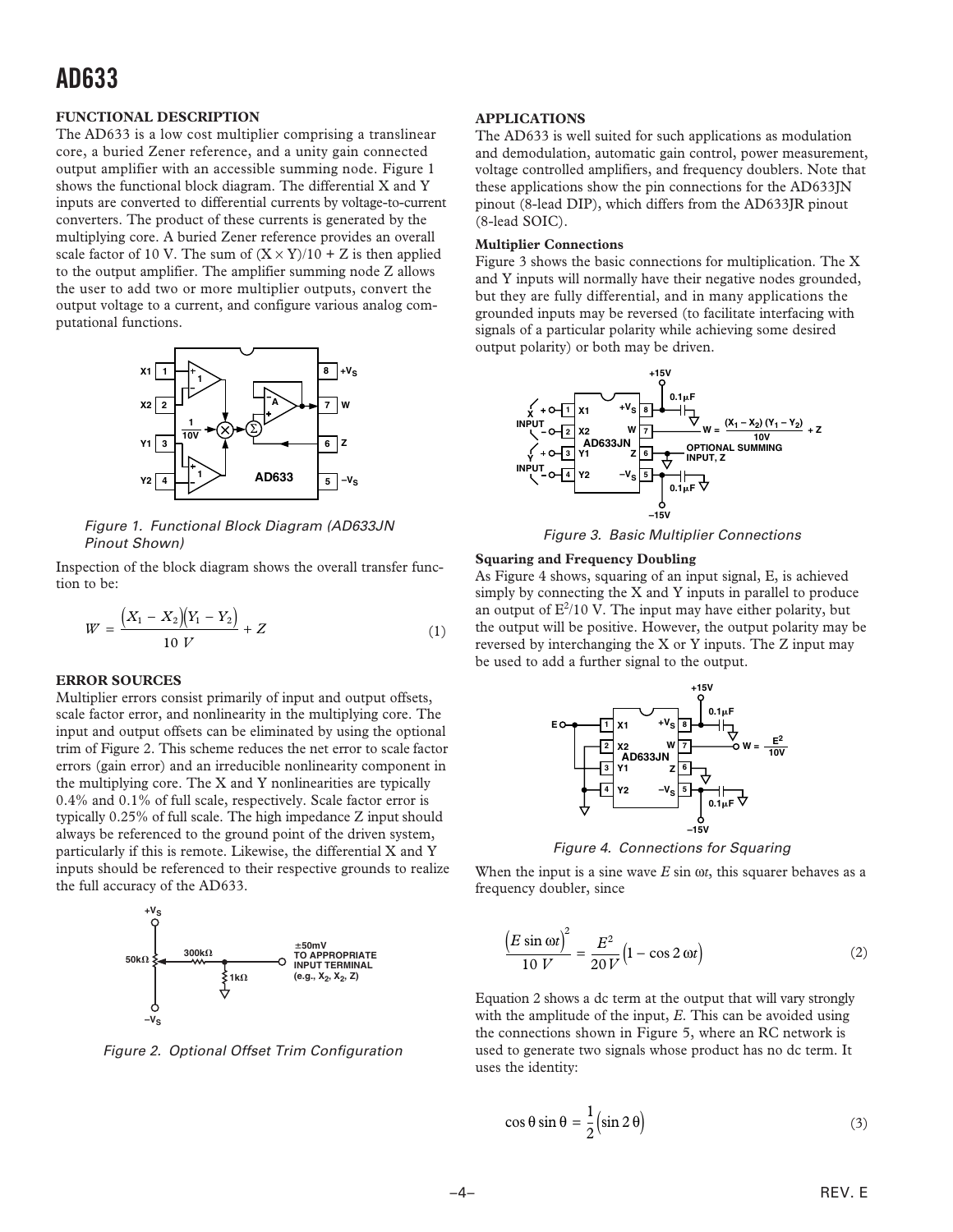### **AD633**



Figure 5. "Bounceless" Frequency Doubler

At  $\omega_0 = 1/CR$ , the X input leads the input signal by 45° (and is attenuated by  $\sqrt{2}$ ), and the Y input lags the X input by 45° (and is also attenuated by  $\sqrt{2}$ ). Since the X and Y inputs are 90° out of phase, the response of the circuit will be (satisfying Equation 3):

$$
W = \frac{1}{(10V)} \frac{E}{\sqrt{2}} \left( \sin \omega_o t + 45^\circ \right) \frac{E}{\sqrt{2}} \left( \sin \omega_o t - 45^\circ \right)
$$

$$
= \frac{E^2}{(40V)} \left( \sin 2 \omega_o t \right) \tag{4}
$$

which has no dc component. Resistors R1 and R2 are included to restore the output amplitude to 10 V for an input amplitude of 10 V.

The amplitude of the output is only a weak function of frequency: the output amplitude will be 0.5% too low at  $\omega$  = 0.9  $\omega_{0}$ , and  $\omega_{\rm o} = 1.1 \omega_{\rm o}.$ 

#### **Generating Inverse Functions**

Inverse functions of multiplication, such as division and square rooting, can be implemented by placing a multiplier in the feedback loop of an op amp. Figure 6 shows how to implement a square rooter with the transfer function

$$
W = \sqrt{(10 E)V} \tag{5}
$$

for the condition  $E < 0$ .



Figure 6. Connections for Square Rooting



#### Figure 7. Connections for Division

Likewise, Figure 7 shows how to implement a divider using a multiplier in a feedback loop. The transfer function for the divider is

$$
W' = -\left(10V\right)\frac{E}{E_X} \tag{6}
$$



Figure 8. Connections for Variable Scale Factor

#### **Variable Scale Factor**

In some instances, it may be desirable to use a scaling voltage other than 10 V. The connections shown in Figure 8 increase the gain of the system by the ratio  $(R1 + R2)/R1$ . This ratio is limited to 100 in practical applications. The summing input, S, may be used to add an additional signal to the output or it may be grounded.

#### **Current Output**

The AD633's voltage output can be converted to a current output by the addition of a resistor R between the AD633's W and Z pins as shown in Figure 9. This arrangement forms



Figure 9. Current Output Connections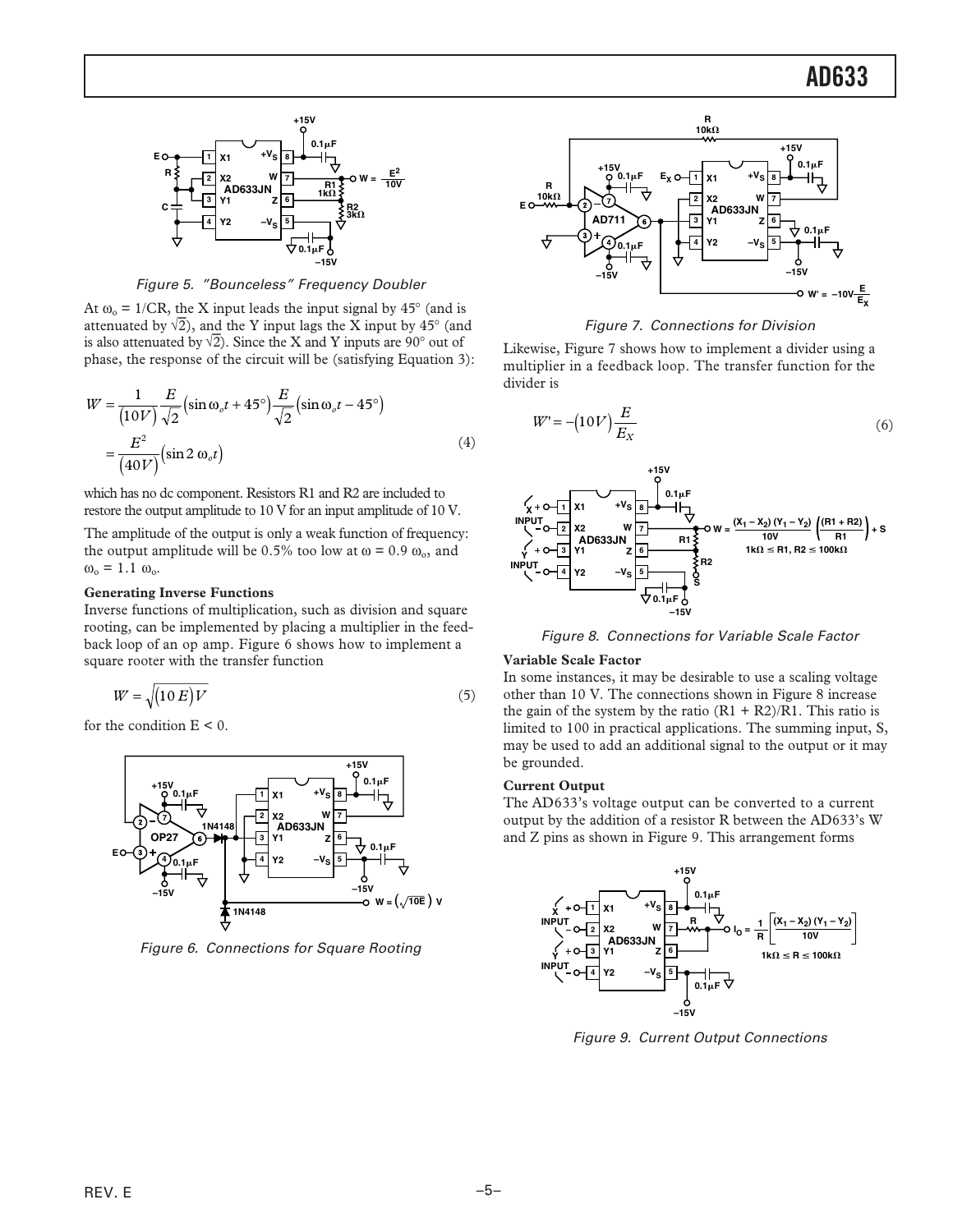### **AD633**

the basis of voltage controlled integrators and oscillators as will be shown later in this Applications section. The transfer function of this circuit has the form

$$
I_O = \frac{1}{R} \frac{(X_1 - X_2)(Y_1 - Y_2)}{10 V} \tag{7}
$$

#### **Linear Amplitude Modulator**

The AD633 can be used as a linear amplitude modulator with no external components. Figure 10 shows the circuit. The carrier and modulation inputs to the AD633 are multiplied to produce a double-sideband signal. The carrier signal is fed forward to the AD633's Z input where it is summed with the double-sideband signal to produce a double-sideband with carrier output.

#### **Voltage Controlled Low-Pass and High-Pass Filters**

Figure 11 shows a single multiplier used to build a voltage controlled low-pass filter. The voltage at output A is a result of filtering,  $E_S$ . The break frequency is modulated by  $E_C$ , the control input. The break frequency,  $f_2$ , equals

$$
f_2 = \frac{E_C}{(20 V)\pi RC}
$$
\n(8)

and the rolloff is 6 dB per octave. This output, which is at a high impedance point, may need to be buffered.

The voltage at output B, the direct output of the AD633, has same response up to frequency  $f_1$ , the natural breakpoint of RC filter,

$$
f_1 = \frac{1}{2 \pi RC}
$$
\n(9)

then levels off to a constant attenuation of  $f_1/f_2 = E_C/10$ .



Figure 10. Linear Amplitude Modulator

For example, if  $R = 8 k\Omega$  and  $C = 0.002 \mu F$ , then output A has a pole at frequencies from 100 Hz to 10 kHz for  $E_C$  ranging from 100 mV to 10 V. Output B has an additional zero at 10 kHz (and can be loaded because it is the multiplier's low impedance output). The circuit can be changed to a high-pass filter Z interchanging the resistor and capacitor as shown in Figure 12.



Figure 11. Voltage Controlled Low-Pass Filter



Figure 12. Voltage Controlled High-Pass Filter

#### **Voltage Controlled Quadrature Oscillator**

Figure 13 shows two multipliers being used to form integrators with controllable time constants in second order differential equation feedback loop. R2 and R5 provide controlled current output operation. The currents are integrated in capacitors C1 and C2, and the resulting voltages at high impedance are applied to the X inputs of the "next" AD633. The frequency control input,  $E_C$ , connected to the Y inputs, varies the integrator gains with a calibration of 100 Hz/V. The accuracy is limited by the Y input offsets. The practical tuning range of this circuit is 100:1. C2 (proportional to C1 and C3), R3, and R4 provide regenerative feedback to start and maintain oscillation. The diode bridge, D1 through D4 (1N914s), and Zener diode D5 provide economical temperature stabilization and amplitude stabilization at  $\pm 8.5$  V by degenerative damping. The out-put from the second integrator (10 V sin ωt) has the lowest distortion.

#### **AGC AMPLIFIERS**

Figure 14 shows an AGC circuit that uses an rms-to-dc converter to measure the amplitude of the output waveform. The AD633 and A1, 1/2 of an AD712 dual op amp, form a voltage controlled amplifier. The rms-to-dc converter, an AD736, measures the rms value of the output signal. Its output drives A2, an integrator/comparator whose output controls the gain of the voltage controlled amplifier. The 1N4148 diode prevents the output of A2 from going negative. R8, a 50 kΩ variable resistor, sets the circuit's output level. Feedback around the loop forces the voltages at the inverting and noninverting inputs of A2 to be equal, thus the AGC.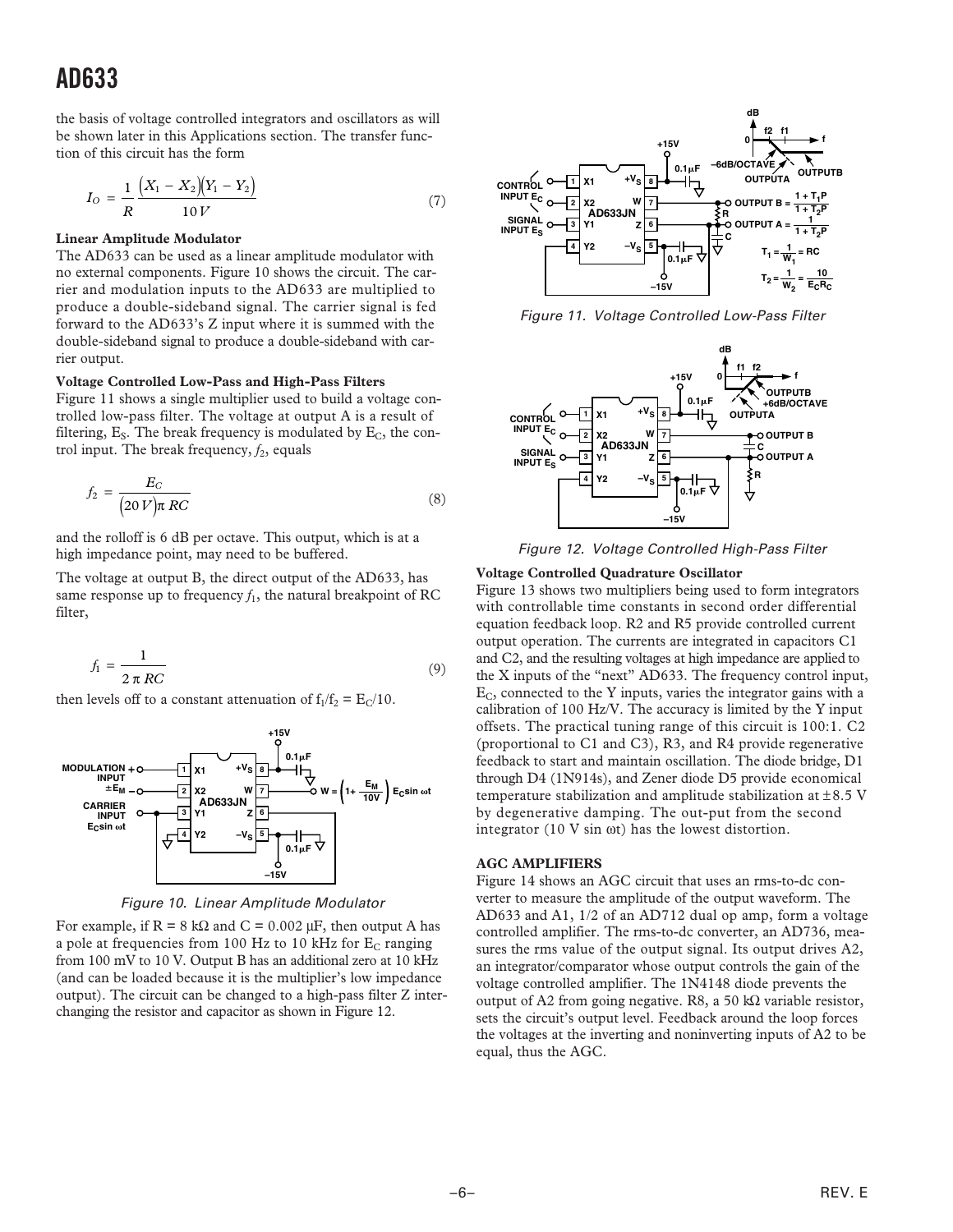

Figure 13. Voltage Controlled Quadrature Oscillator



Figure 14. Connections for Use in Automatic Gain Control Circuit